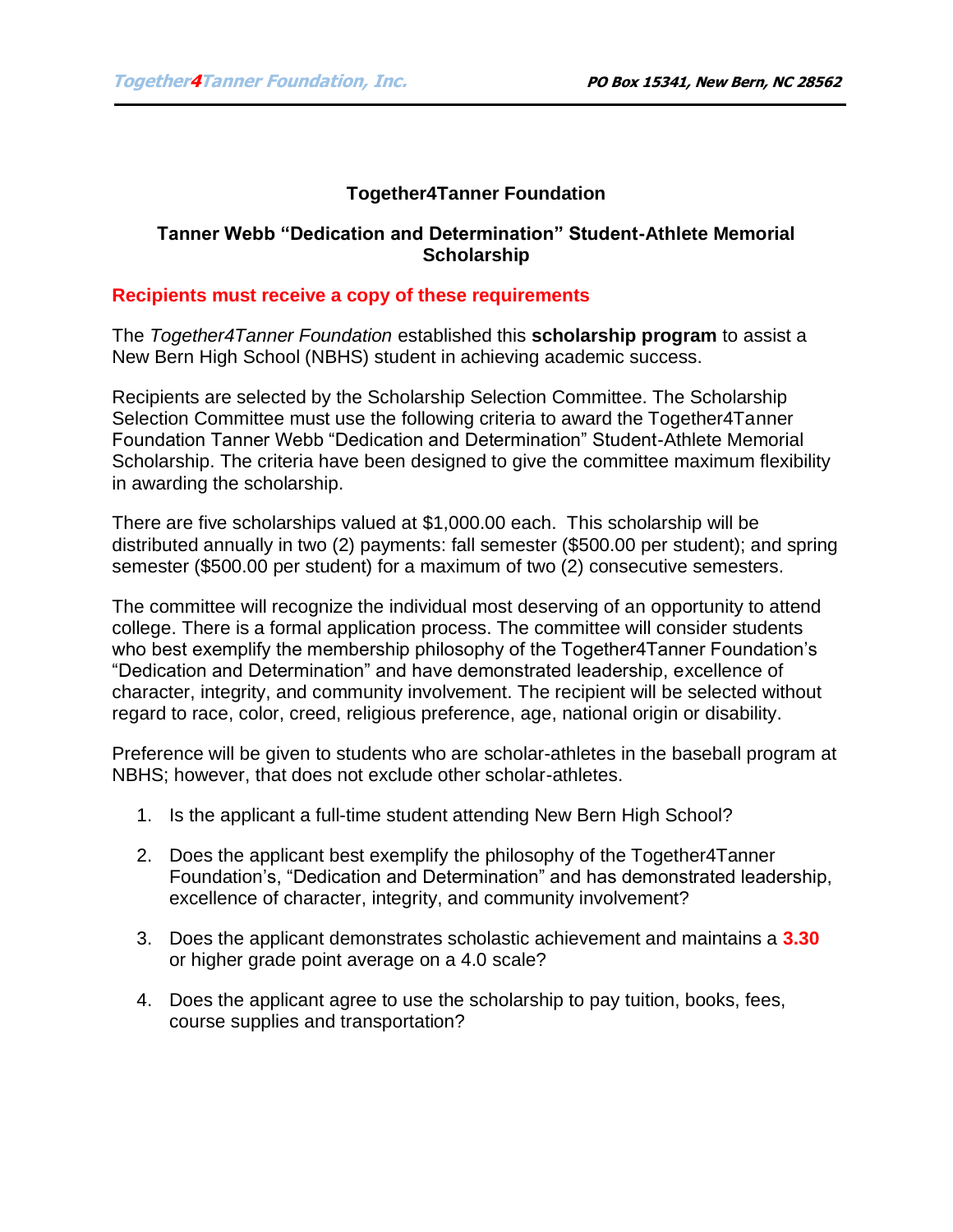- 5. Does the applicant agree to continue at the college where enrolled at the time of the scholarship award for the duration of the scholarship. Scholarships are not transferable to another student. Scholarships will be award in two (2) semesters based on no disciplinary actions and the recipient will maintain a **3.0** GPA during the first semester?
- 6. Has the applicant been a varsity athlete their senior year?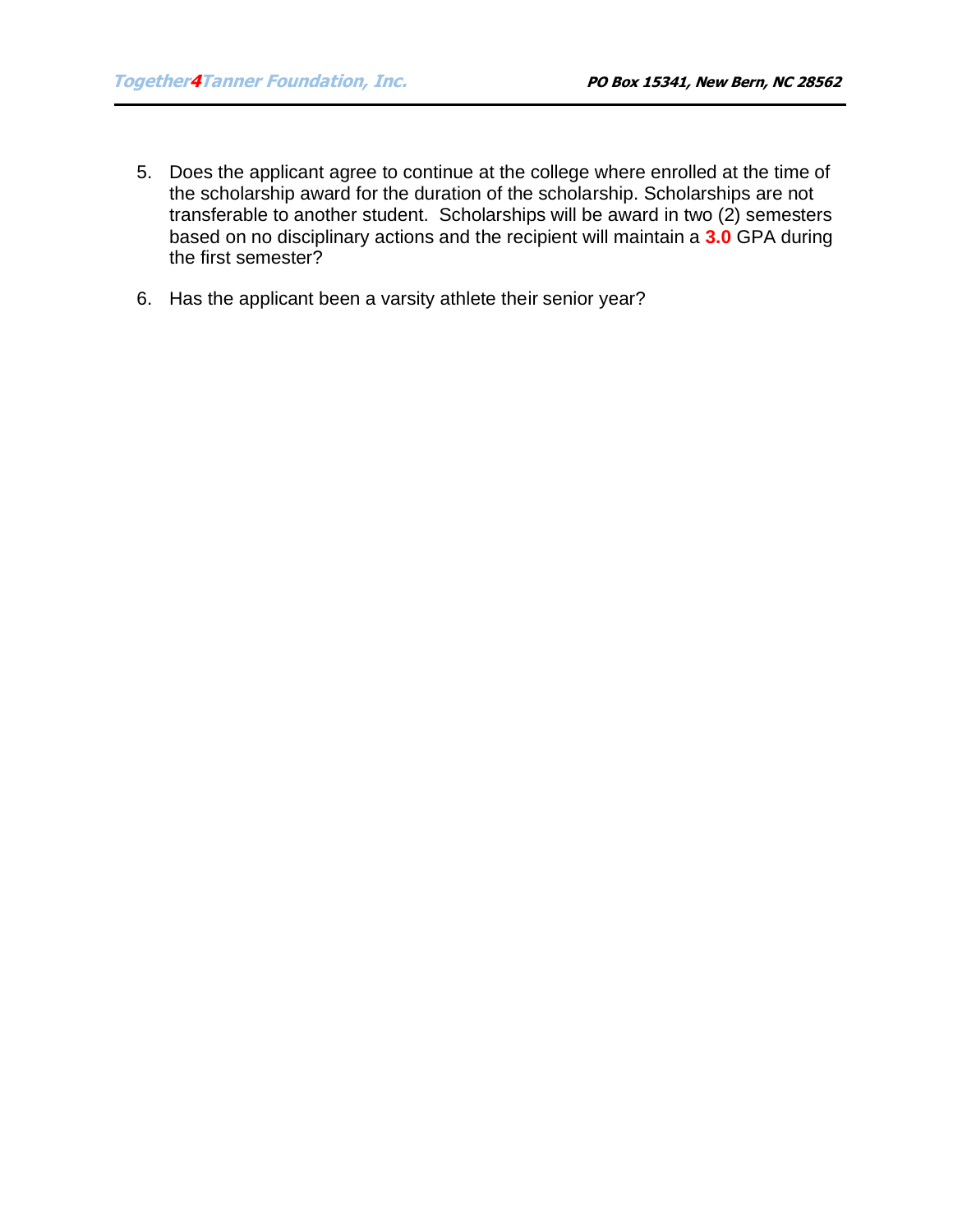Recipients of the scholarships consent to the release of their names and images for publications for the Together4Tanner Foundation and the Tanner Webb "Dedication and Determination" Student-Athlete Memorial Scholarship.

The Together4Tanner Scholarship Committee will select a student who best exemplifies the T4T philosophy of "Dedication and Determination". There is a formal application process. Information for the scholarship is available through the New Bern High School Guidance Department, as well as Together4Tanner.org. The Scholarship Selection Committee will collect required information and complete Media Consent Form *(attached),* and send that information to the T4TFoundation postmarked by **May 1, 2022**.

A representative(s) of the Together4Tanner Foundation will be invited to New Bern High School to present a letter of award to the recipients at the school's recognition programs.

The Together4Tanner Foundation may use photographs, slides, videos, or illustrations of students in newsletters/publications produced by T4T, in slide presentations, videos, and/or web sites about the scholarships, by the news media in T4T Foundation news coverage, in video productions aired on television produced by the T4T Foundation, and in other similar forms of communication. Local media (TV, newspaper, radio stations) frequently want to interview students to add a personal touch to stories. Students' comments may be used in newspapers or broadcast on radio or TV.

\_\_\_\_\_\_I give permission to the T4T Foundation or the news media to use photographs, slides, videos, illustrations, or interviews without inspecting or approving the finished product or its specific use.

\_\_\_\_\_\_\_\_\_\_\_\_\_\_\_\_\_\_\_\_\_\_\_\_\_\_\_\_\_\_\_\_\_\_\_\_\_\_\_\_\_\_\_\_\_\_\_\_\_\_\_\_\_\_\_\_\_\_\_\_\_

# **Student's Signature**:

Together4Tanner Foundation

PO Box 15341

New Bern, NC 28562

Together4Tanner.org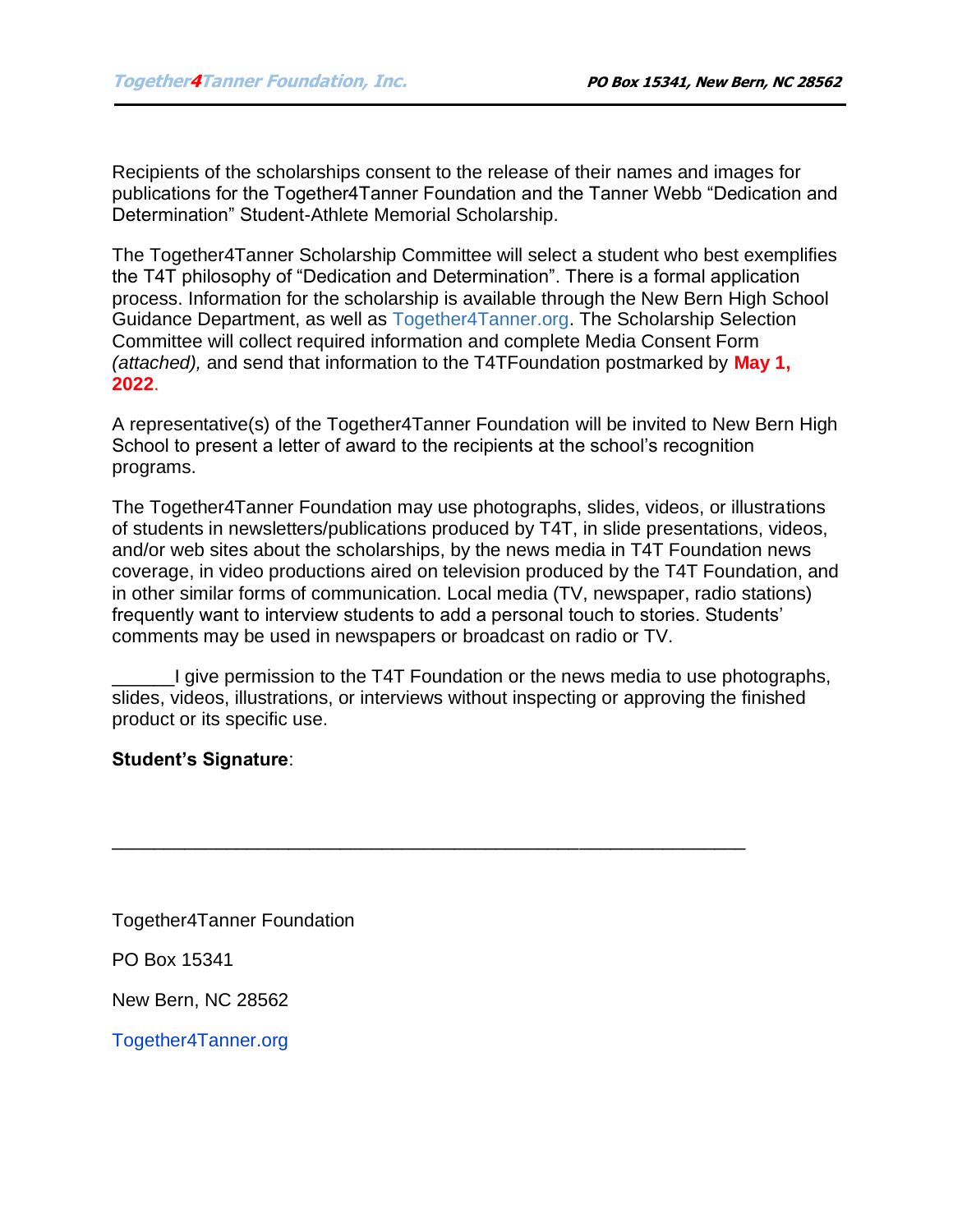# **Tanner Webb "Dedication and Determination" Student-Athlete Memorial Scholarship Application**

All components of this scholarship must be submitted by May 1, 2022 to the Scholarship Office at New Bern High School, emailed to Together4Tanner@outlook.com, or mailed to Together4Tanner Foundation, P.O. Box 15341, New Bern, NC 28562

| (Attach a letter (s) of acceptance to this application; list all acceptances and include one<br>letter)                                                                                                                        |  |  |
|--------------------------------------------------------------------------------------------------------------------------------------------------------------------------------------------------------------------------------|--|--|
| College degree you plan to pursue ______________________ undecided _____ (check here)                                                                                                                                          |  |  |
| Vocational Preference Learn Contract Contract Contract Contract Contract Contract Contract Contract Contract Contract Contract Contract Contract Contract Contract Contract Contract Contract Contract Contract Contract Contr |  |  |
| Name of Father: ______________________________ Occupation: _____________________                                                                                                                                               |  |  |
| Highest level of education: __________________                                                                                                                                                                                 |  |  |
| Name of Mother: _________________________________ Occupation: __________________                                                                                                                                               |  |  |
| Highest level of education: __________________                                                                                                                                                                                 |  |  |
|                                                                                                                                                                                                                                |  |  |
| Academic Profile: High School GPA weighted _______ unweighted _______                                                                                                                                                          |  |  |
| ACT Composite (super scored) _______ SAT (all sections super scored) _______                                                                                                                                                   |  |  |
| Have you attended New Bern High School for at least two years _______ (yes or no?)                                                                                                                                             |  |  |
| Played ___________________(varsity sport) for _______years (list any and all that apply).                                                                                                                                      |  |  |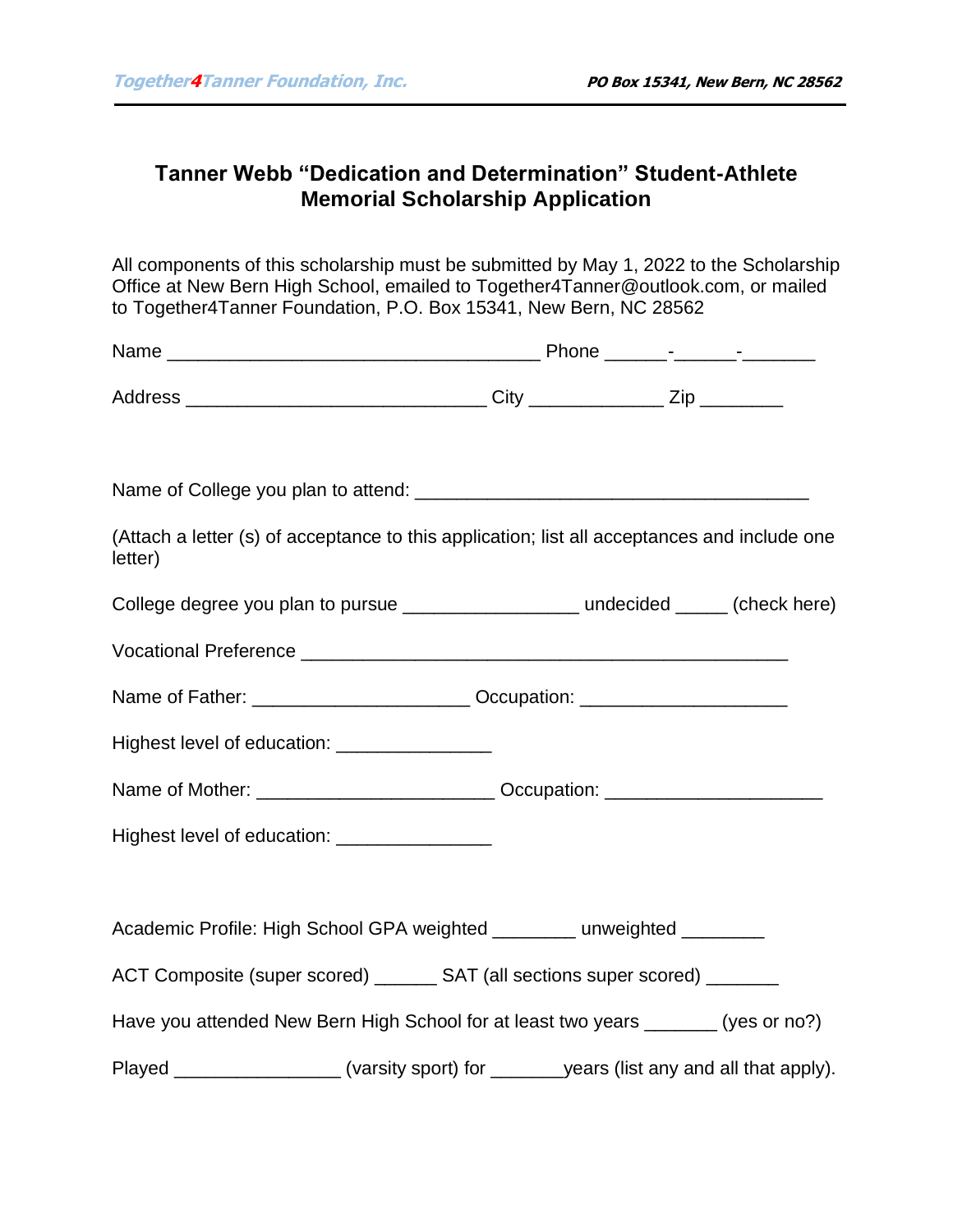- Extracurricular Profile: Please attach a resume including your high school activities, honors, awards, leadership positions held, sports, community involvement, and employment (do not exceed two pages)
- Two (2) letters of recommendations (not to be a family member).
- Written Expression (12 point font, 1.5 spaced). Each essay should not exceed two (2) pages.

### \*\*Essay questions

(Answer all questions. Use a separate page for each question. No more than 2 pages per question\*\*

- 1. What does "Dedication and Determination" mean to you?
- 2. What character traits do you possess that have helped you to overcome personal adversity?
- 3. What is your degree of commitment to pursue a college education?
- 4. How do you anticipate making a contribution to society?
- 5. Describe and event in your life that has made you change your perspective on life and why.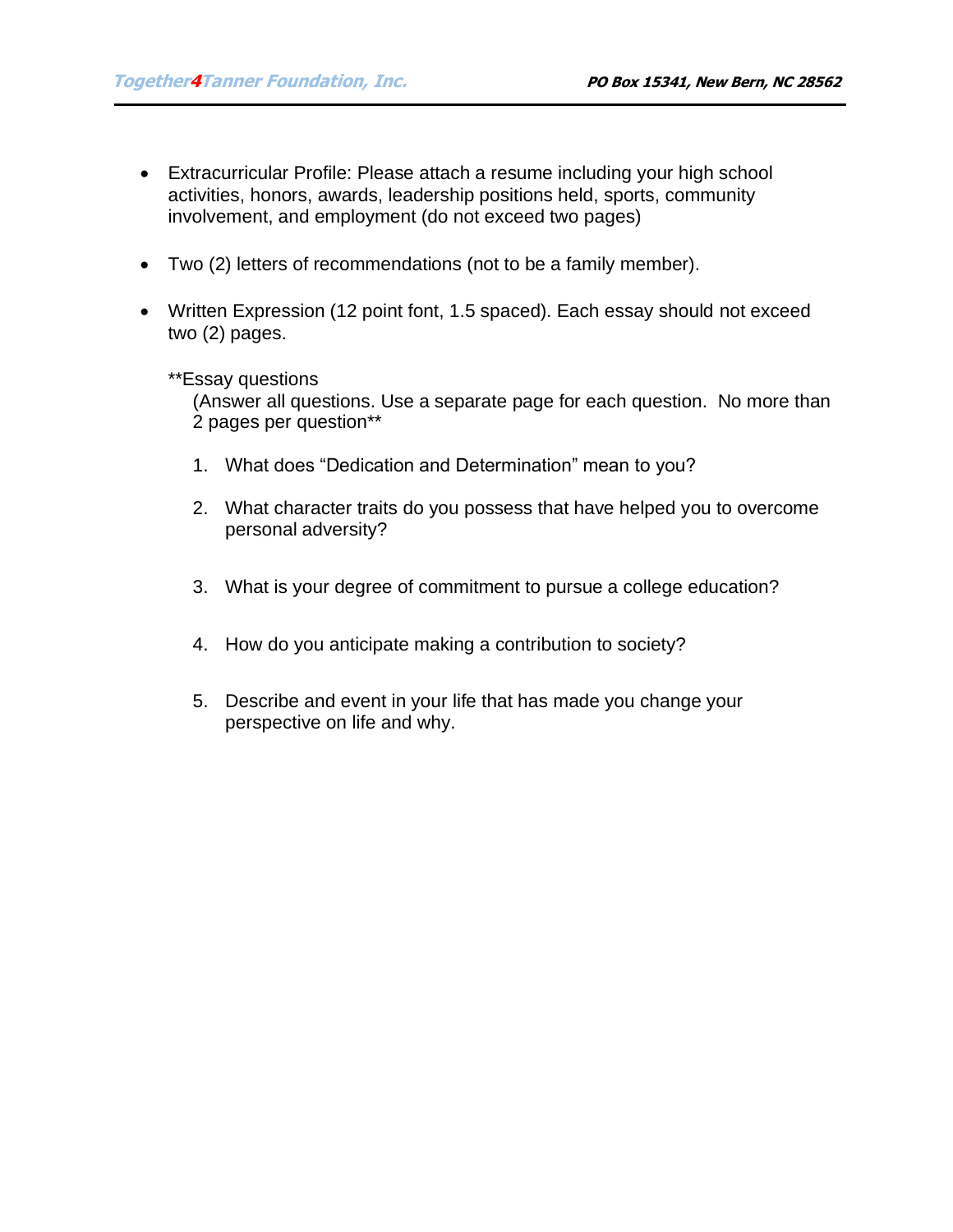Pick two (2) additional questions from the list below.

- 1. Describe an event in which you took a leadership role and what you learned about yourself.
- 2. What activities (academic, athletic, cultural, community-related, occupational, etc.) do you participate in that most build and reflect your character?
- 3. Evaluate a significant experience, achievement, risk you have taken, or ethical dilemma you have faced and its impact on you.
- 4. Discuss some issue of personal, local, national or international concern and its importance to you.
- 5. Indicate a person who has had a significant influence on you, and describe that influence.